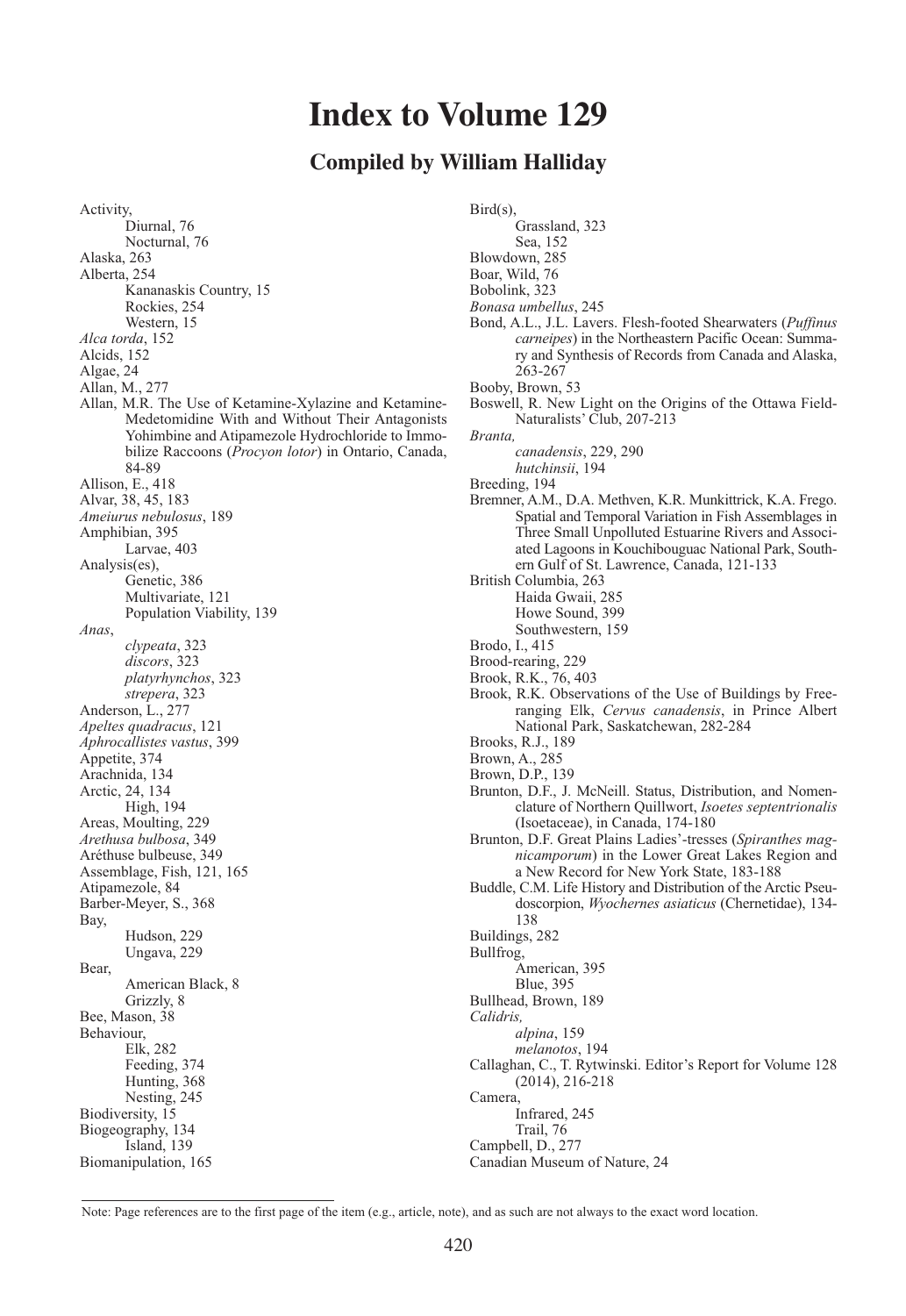*Canis*, *Latrans*, 386 *lupus*, 290, 368, 386 *lycaon*, 386 *Carex, brunnescens* subsp. *sphaerostachya*, 349 *pauciflora*, 349 Carex, à épis globulaires, 349 pauciflore, 349 Carruthers, M., 115 Cascade, Trophic, 165 Catling, P.M., B. Kostiuk, D. Thompson. Horse Ranching Increases Biodiversity in a Foothills Parkland Prairie in Northern Kananaskis Country, Western Alberta, 15-  $23$ Catling, P.M. *Osmia* species (Megachilidae) Pollinate *Cypripedium parviflorum* (Orchidaceae) and *Packera paupercula* (Asteraceae): A Localized Case of Batesian Mimicry?, 38-44 Catrysse, J., E. Slavik, J. Choquette, A.E. Leifso, C.M. Davy. Mass Mortality of Northern Map Turtles (*Graptemys geographica*), 80-83 Cattle, 331 Cermack, R., 419 *Cervus canadensis*, 282 *Chelydra serpentina*, 189, 403 Choquette, J., 80 Christmas Bird Count, 159 *Chrosomus eos*, 237 *Chrysemys picta marginata*, 403 Cipriani, J., 415 Citizen Science, 254, 263, 342 Clayden, S.R., 219 Cliffbrake, Gastony's, 45 Climate Change, 139, 254 Cobb, E., 115 Collection, 24 Community, Structure, 331 Connectivity, 139 Conservation, 386 Conservation Award – Member: Anouk Hoedeman, 417 Conservation Award – Non-Member: Paul and Cathy Keddy, 417 Constancy, Incubation, 245 Cook, F.R. Timothy Christopher ("CHRIS") Brayshaw 1919- 2014, 114 Coregoninae, 70 Cotter, R., 152 Cotter, R.C., Distribution and Use of Brood-rearing and Moulting Sites of the Atlantic Population of Canada Geese (*Branta canadensis*) in Nunavik, Quebec, 229- 236 Cougar, 277 Cowbird, Brown-headed, 60 Coyote, 386 Cygnets, 374 *Cygnus*, *buccinator*, 374 *columbianus*, 194 *Cypripedium parviflorum* var. *pubescens*, 38 DNA, 277 Extraction, 53 Identification, 53 Mitochondrial, 53 Dace, Northern Redbelly, 237 Damage, Tissue, 399 Darter, Iowa, 237 Davy, C.M., 80

Deer, White-tailed, 1, 368 Defense, Prey, 189 Dekker, D., M.C. Drever. Kleptoparasitism by Bald Eagles (*Haliaeetus leucocephalus*) as a Factor Reducing Peregrine Falcon (*Falco peregrinus*) Predation on Dunlin (*Calidris alpina*) Wintering in British Columbia, 159- 164 Departure, Chick, 285 Devices, Automated Recording, 115 Diet, 189, 403 Dispersal, 181, 229 Seed, 403 Distribution, 53, 70, 134, 174, 268, 342 Disturbance, 285 Intermediate, 331 Dobony, C.A., 245 *Dolichonyx oryzivorus*, 323 *Draba glabella*, 24 Drawdown, 374 Drever, M.C., 159 Driscoll, K.E., 219 Dumping, Egg, 60 Dunlin, 159 Dynamics, Patch, 15 Eagle, Bald, 159 Ecology, Incubation, 245 Edwards, J.W., 245 Effect, Top-Down, 165 El Niño, 399 Elk, 282 Endangered, 277 *Epilobium brachycarpum*, 268 *Equus ferus caballus*, 15 *Erethizon dorsatum*, 273 Esocidae, 165 *Esox lucius*, 165 Estuary, 121 Fraser River, 159 *Etheostoma exile*, 237 Evenness, 15 Experimental Lakes Area, 165 Extension, Range, 70, 183, 237, 349 *Falco peregrinus*, 159 Falcon, Peregrine, 159 Fawn, 368 Feces, 53 Fecundity, 134 Fern, 45 Fescue, Grassland, 15 Mountain Rough, 15 *Festuca*, *campestris*, 15 *edlundiae*, 24 Fidelity, Site, 379 Fish(es), 121 Floristique, 349 Foothills, Prairie, 15 Foraging, 331, 374, 403 *Fratercula arctica*, 152 Frego, K.A., 121 Friesen, C., C. Murray. Gastony's Cliffbrake (*Pellaea gastonyi*) in Manitoba: New Records and Assessment of Conservation Status, 45-52 *Fundulus, diaphanus*, 121 *heteroclitus*, 121 Fungi, 24 Gadwall, 323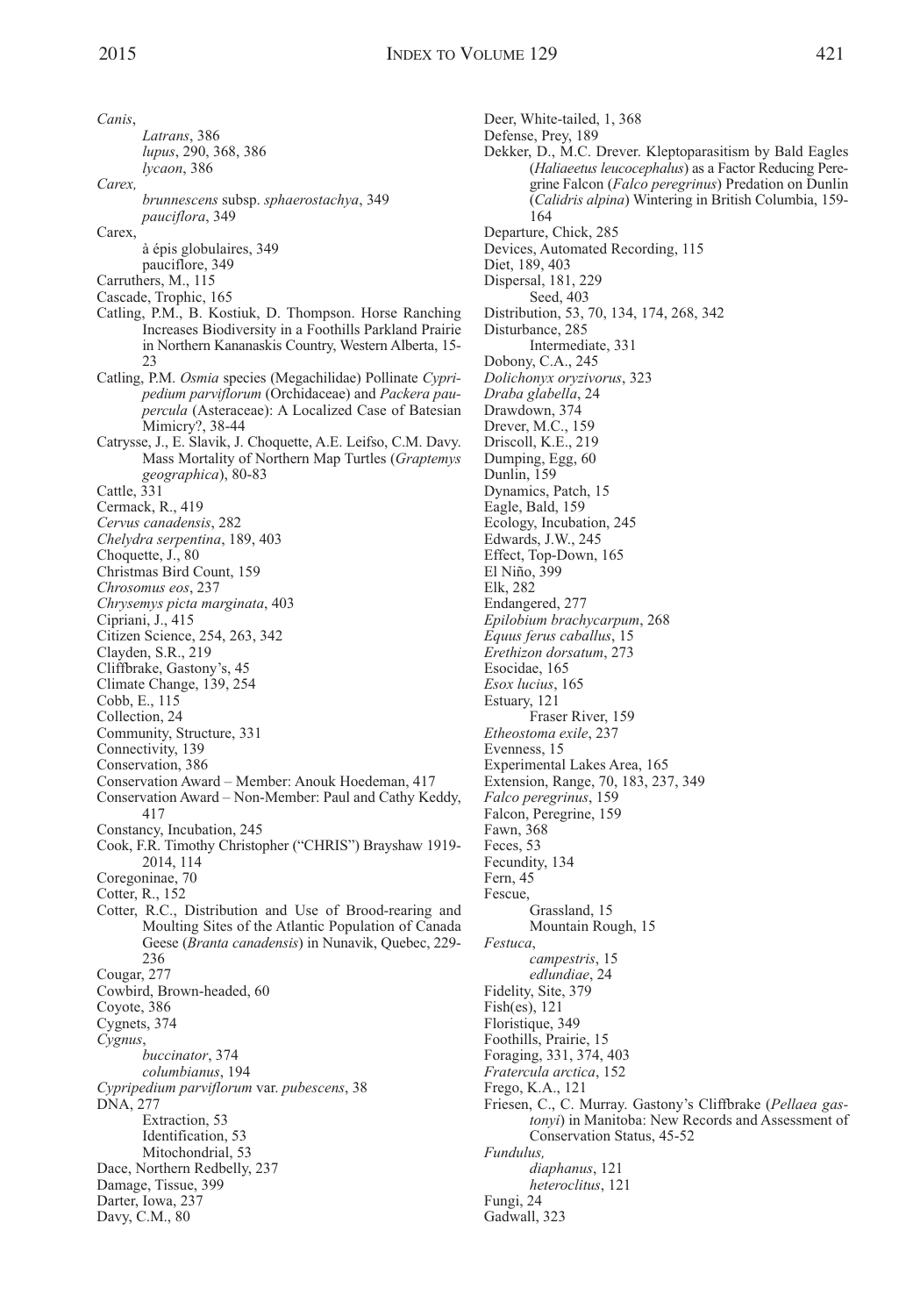Sonnentag. Additions to the Boreal Flora of the Northwest Territories with a Preliminary Vascular Flora of Scotty Creek, 349-367

*Gasterosteus,*

*aculeatus*, 121

*wheatlandi*, 121

- Gaston, A.J., J. Pattison, A. Brown. Impact of a Major Forest Blowdown Event on Breeding of Ancient Murrelets, *Synthliboramphus antiquus*, at a Colony in Haida Gwaii, British Columbia, 285-289
- Geographic Information System, 331, 342
- George McGee Service Award: Elizabeth Morton, 416
- Gilhen, J., R.W. Russell. Three Records of Rare Blue American Bullfrogs, *Lithobates catesbeianus*, in Nova Scotia, Canada, 395-398
- Gillnet, 70
- Giroux, M.-A., 194
- Gitzen, R.A., 139
- Goertz, D.E., R.D. Phoenix. Range Extensions for the Northern Redbelly Dace (*Chrosomus eos*), Fathead Minnow (*Pimephales promelas*), and Iowa Darter (*Etheostoma exile*) in Ontario, Canada, 237-244
- Goltz, B.N., 386
- Goose,
	- Cackling, 194
	- Canada, 229, 290
- Gradient(s),
	- Spatial, 121
	- Temporal, 121
- Grant, T.A., T.L. Shaffer. Do Ducks and Songbirds Initiate More Nests When the Probability of Survival is Greater?, 323-330
- *Graptemys geographica*, 80
- Grass, 374
- Grazing, 15, 331
- Ground Squirrel, Richardson's, 331
- Grouse, Ruffed, 245
- Gulf of St. Lawrence, 121, 152 North Shore, 152
- *Gulo gulo*, 273
- 
- Haber, E. A Tribute to John Montague Gillett, 1918-2014 Habitat, 134
- Habitat Loss, 45
- Habituation, 282
- *Haliaeetus leucocephalus*, 159
- Hamer, D., I. Pengelly. Whitebark Pine (*Pinus albicaulis*) Seeds as Food for Bears (*Ursus* spp.) in Banff National Park, Alberta, 8-14
- Handling, Prey, 189
- Hanrahan, C., 415
- Hare, J.F., 331
- Healing, 399
- Herman, T.B., 379
- Heterogeneity, 15
- Higgins, K., 349
- Hoedeman, A., 417
- Holmes, S.B., K. Tuininga, K.A. McIlwrick, M. Carruthers, E. Cobb. Using an Integraed Recording and Sound Analysis System to Search for Kirtland's Warbler (*Setophaga kirtlandii*) in Ontario, 115-120 Home Range, 1, 379
- Honorary Member: Ross Layberry, 415
- Horse $(s)$ , 15
- Feral, 15
- Hunting, Cooperative, 290
- *Hydroprogne caspia*, 152
- Identification, 268

Imlay, T.L., J. Saroli, T.B. Herman, S.W. Mockford. Movements of the Eastern Ribbonsnake (*Thamnophis sauritus*) in Nova Scotia, 379-385 Immobilization, Chemical, 84 Incompatibility, Host, 60 Incubation, 245 Initiation, Nest, 323 Inlet, Cunningham, 24 Invasion, Top Predator, 165 Island(s), Hutt, 399 Igloolik, 194 Queen Charlotte, 285 Somerset, 24 Isle Royale, 139 *Isoetes*, *canadensis var. robbinsii*, 174 *riparia*, 174 *septentrionalis*, 174 x *didgei*, 174 Isotopes, Stable, 386 Jacklin, M., 53 Jung, T.S., 273 Keddy, C., 417 Keddy, P., 417 Keevil, M.G., 189, 403 Kell, S., 189 Kelso, S., 53 Kennedy, J., 386 Kerr, K.C.R., 53 Ketamine, 84 Khan, T., 277 Killifish, Banded, 121 Kittiwake, Black-legged, 152 Kleptoparasitism, 159 Kostiuk B., 15 Kukka, P.M., T.S. Jung. The Cost of a Prickly Diet: Incidents of Porcupine *Erethizon dorsatum*) Quills Embedded in Wolverine (*Gulo gulo*), 273-277 La Niña, 399 Ladies'-tresses, Great Plains, 183 Lady's-slipper, Large Yellow, 38 Lagoon, 121 Lake(s), Bluefish, 70 Erie, 80 Grafton, 379 Great, 53 Great Slave, 70 Molega, 379 Superior, 139 Yellowknife, 70 Larids, 152 Lavers, J.L., 263 Layberry, R., 415 Laying, Emergency Egg, 60 Lecomte, N., M.-A. Giroux. New Avian Breeding Records for Igloolik Island, Nunavut, 194-196 Leifso, A.E., 80 Léveillé-Bourret, É., 349 Lichens, 24, 219

Licht, D.S., R.A. Moen, D.P. Brown, M.C. Romanski, R.A. Gitzen. The Canada Lynx (*Lynx canadensis*) of Isle Royale: Over-harvest, Climate Change, and the Extirpation of an Island Population, 139-151 Limestone, 45

Limit, Range, 263

*Lithobates catesbeianus*, 395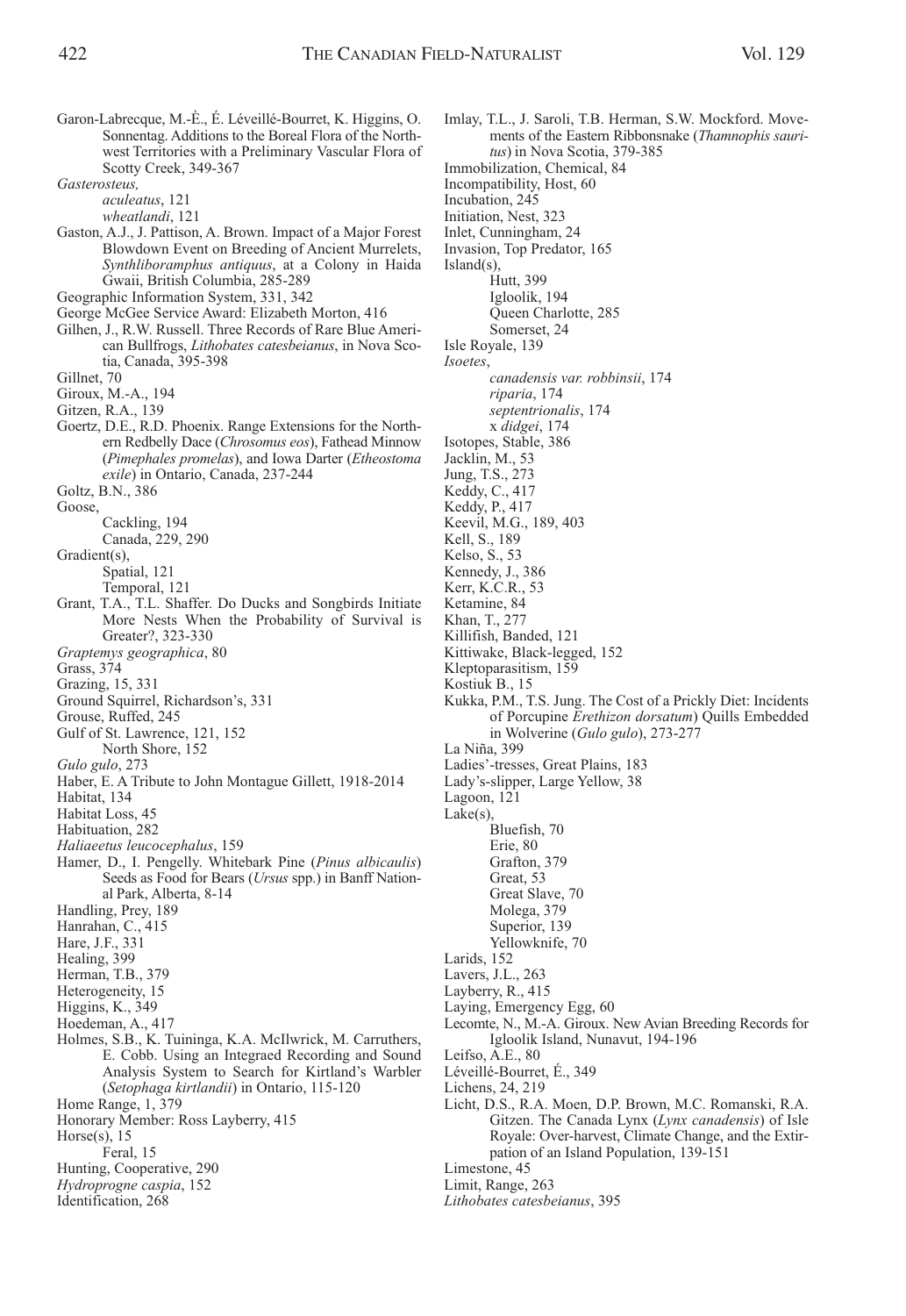Litzgus, J.D., 189, 403

- Lowlands, Hudson Bay, 237
- Lumsden, H.G., V.G. Thomas, B.W. Robinson. Response of Wild Trumpeter Swan (*Cygnus buccinator*) Broods to Wetland Drawdown and Changes in Food Abundance, 374-378
- Lynx, Canada, 139

*Lynx canadensis*, 139

- MacDonald, C., 277
- MacDonald, I.D., 268

MacKenzie, A., 415

Maine, 181

- Mallard, 323
- Management, 15
- Fishery, 165
- Manipulation, Food Web, 165 Manitoba,

Interlake Region, 45

Westbourne, 331

Mark-Recapture, 165

- Marliave, J. Cloud Sponge, *Aphrocallistes vastus* (Porifera: Hexactinellida), Fragment Healing and Reattachment, 399-402
- Mary Stuart Education Award: Tom Spears, 418
- McAlpine, D.F., D.X. Soto, L.Y. Rutledge, T.J. Wheeldon, B.N. White, J.P. Goltz, J. Kennedy. Recent Occurrences of Wild-origin Wolves (*Canis* spp.) in Canada South of the St. Lawrence River Revealed by Stable Isotope and Genetic Analysis, 386-394
- McCarthy, J.W., K.E. Driscoll, S.R. Clayden. Lichens in Four Newfoundland Provincial Parks: New Provincial Records, 219-228
- McIlwrick, K.A., 115
- McKinney, S.T., 181
- McLachlan Hamilton, K., 415
- McNeill, J., 174
- Mech, L.D., A. Morris, S. Barber-Meyer. White-tailed Deer (*Odocoileus virginianus*) Fawn Risk from Gray Wolf (*Canis lupus*) Predation During Summer, 368-373 Medetomidine, 84
- Member of the Year: Natalie Sopinka, 416
- *Menidia menidia*, 121
- Metapopulation, 139
- Methven, D.A., 121
- Midden, 8
- Migration, Vertical, 254
- Mills, K.H., 165
- Mills, P.B., 403
- Mimicry, Floral, 38
- Minnesota, 139
- Ely, 368
	- Northeastern, 1
- Minnow, Fathead, 237
- Minutes of the 136th Annual Business Meeting of the Ottawa Field-Naturalists' Club January 13, 2015, 310-322
- Mirris, A., 368
- Mockford, S.W., 379
- Model, Climate, 254
- Moen, R.A., 139
- Moldowan, P.D., M.G. Keevil, S. Kell, R.J. Brooks, J.D. Litzgus. Anti-predator Defenses of Brown Bullheads (*Ameiurus nebulosus*) and Interactions with Snapping Turtles (*Chelydra serpentina*), 189-193
- Moldowan, P.D., M.G. Keevil, P.B. Mills, R.J. Brooks, J.D. Litzgus. Diet and Feeding Behaviour of Snapping Turtles (*Chelydra serpentina*) and Midland Painted Turtles (*Chrysemys picta marginata*) in Algonquin Provincial Park, Ontario, 403-408

*Molothrus ater*, 60 Mortality, Mass, 80 Morton, E., 416 Mosaic, Shifting, 15 Mosses, 24 Moulting, 229 Mountains, Appalachian, 245 Rocky, 254 Mouse, Deer, 181 Movement(s), 1, 181, 379 mtDNA, 53 Mummichog, 121 Munkittrick, K.R., 121 Murray, C., 45 Murrelet, Ancient, 285 Murres, Common, 152 National Forest, Superior, 1, 368 National Historic Site, Kejimkujik, 379 National Park, Banff, 8 Kejimkujik, 379 Kouchibouguac, 121 Prince Albert, 282 National Wildlife Refuge, Salyer, 323 Natural History, 134 Necropsy, 273, 386 Nelson, M.E. Experimental Evidence of Spatial Memory and Home Range Affinity in White-tailed Deer (*Odocoileus virginianus*), 1-7 Nest, Initiation, 323 Survival, 323 New Brunswick, 386 New York, Jefferson County, 183 Newediuk, L.J., I. Waters, J.F. Hare. Aspen Parkland Pasture Altered by Richardson's Ground Squirrel (*Urocitellus richardsonii* Sabine) Activity: The Good, the Bad, and the Not So Ugly?, 331-341 Newfoundland, 219 Nichols, T.C. Cooperative Hunting of Canada Geese (*Branta canadensis*) by Gray Wolves (*Canis lupus*) in Northern Quebec, 290-292 Nicholson, M.E., M.D. Rennie, K.H. Mills. Apparent Extirpation of Prey Fish Communities Following the Introduction of Northern Pike (*Esox lucius*), 165-173 Nomenclature, 174 North Dakota, 323 Northwest Territories, 70, 134, 349 Fort Simpson, 349 Scotty Creek, 349 Nova Scotia, 379, 395 Nunavut, 24 Igloolik, 194 Nutrients, 374 Obituary, 114 Observation, Behavioural, 159 *Oceanodroma leucorhoa*, 152 *Ochotona princeps*, 254 *Odocoileus virginianus*, 1, 368 Odonate, 403 Oldham, M.J., I.D. MacDonald. Tall Annual Willowherb (*Epilobium brachycarpum* C. Presl) in Ontario, Canada, 268-272

Onagraceae, 268

Ontario, 237, 268, 277, 342 Algoma District, 115 Aurora, 374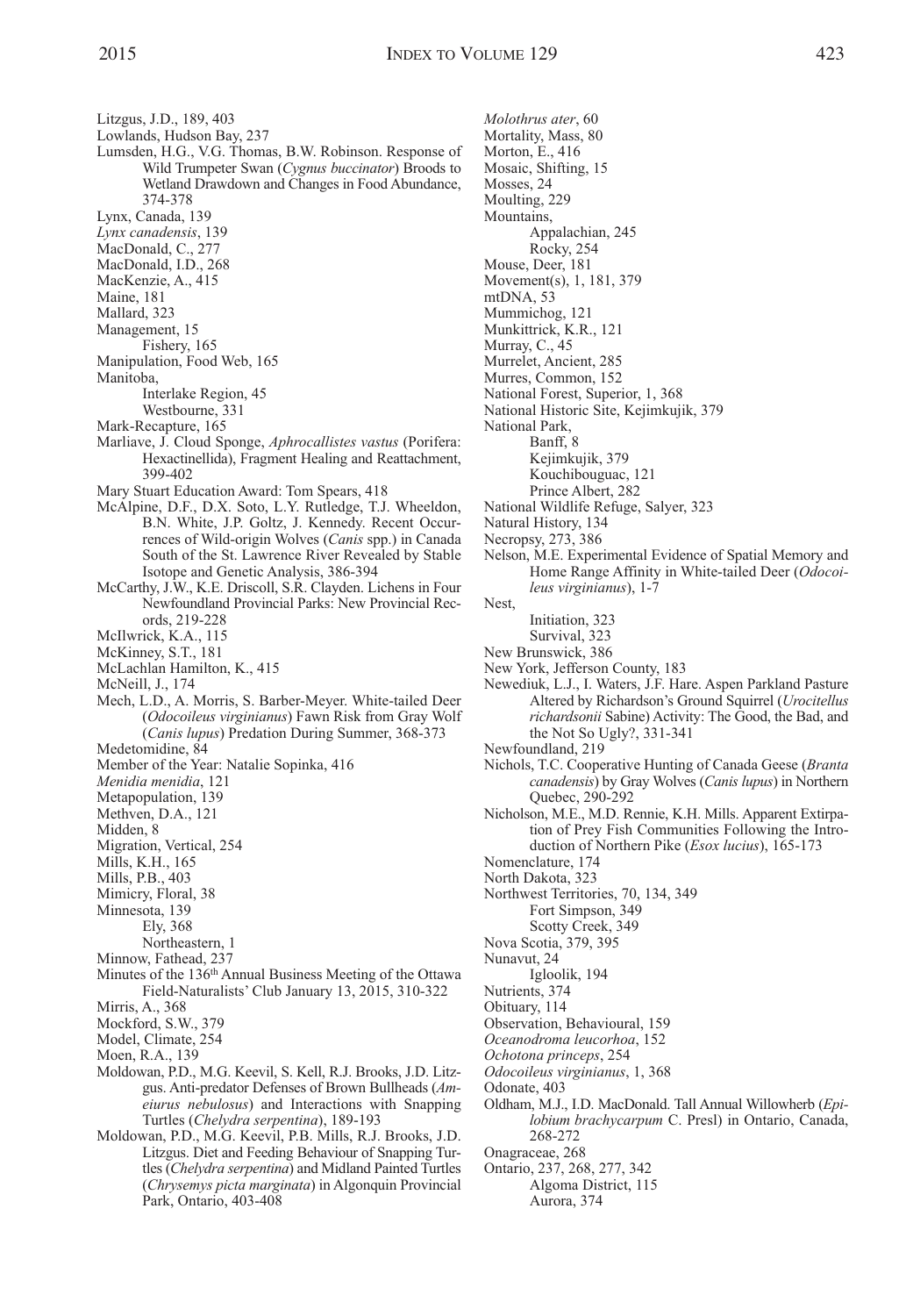Eastern, 38, 183 Great Lakes, 53 Hudson Bay Lowlands, 237 Northern, 115, 237 Ottawa, 183 Northwestern, 165 Southwestern, 80 *Osmia*, 38 Ottawa Field-Naturalists' Club Awards for 2014, presented April 2015, 415-419 Ottawa Field-Naturalists' Club Minutes of the 136th Annual Business Meeting, 310-322 Ouellet, C., 277 Over-harvest, 139 *Packera paupercula*, 38 Panayi, D., 70 Parasitism, Brood, 60 Multiple, 60 Parkland, Aspen, 331 *Passerculus sandwichensis*, 323 Passerine, 323 Pattison, J., 285 Pawlicki, J., 53 *Pellaea gastonyi*, 45 Pengelly, I., 8 Pepper, R., 277 *Peromyscus maniculatus*, 181 Phoenix, R.D., 237 Pigmentation, Dermal, 395 Pika, American, 254 Pike, Northern, 165 *Pimephales promelas*, 237 Pine, Whitebark, 8 *Pinus albicaulis*, 8 Plants, Rare, 349 Vascular, 15, 24, 268 *Platanthera dilatata* var. *dilatata*, 349 Platanthère dilatée, 349 Pollination, 38 Pond, Ephemeral, 403 Population(s), 152 Atlantic, 229 Meta-, 139 Porcupine, North American, 273 Predation, 159, 245, 290, 368 President's Prize: Elisabeth Allison, 418 President's Prize: Robert Cermack, 419 Puma, 277 *Puma concolor*, 277 *Pungitius pungitius*, 121 *Procyon lotor*, 84 *Prosopium coulterii*, 70 Provincial Park, 219 Algonquin, 189, 403 Bow Valley, 15 Fitzgerald's Pond, 219 J.T. Cheeseman, 219 Jipujijkuei Kuespem, 219 Sandbanks, 219 Pseudoscorpiones, 134 Puffin, Atlantic, 152 *Puffinus carneipes*, 263 Quadrats, 15 Québec, 386 Northern, 290 Nunavik, 229 Quills, 273

Quillwort, Northern, 174 Riverbank, 174 Raccoon, 84 Ragwort, Balsam, 38 Rail, J.-F., R. Cotter, Seventeenth Census of Seabird Populations in the Sanctuaries of the North Shore of the Gulf of St. Lawrence, 2010, 152-158 Range, 263 Breeding, 115 Rangeland, 15, 331 Razorbills, 152 Recapture, 379 Record, New, 53, 219 Relict, Post-Glacial, 183 Rennie, M.D., 165 Review, 60 Literature, 139 Ribbonsnake, Eastern, 379 Richness, 15 *Rissa tridactyla*, 152 River, Black, 121 Fraser River, 159 Kouchibouguac, 121 Kouchibouguacis, 121 St. Lawrence, 386 Robinson, B.W., 374 Romanski, D.P., 139 Rosatte, E., L. Anderson, D. Campbell, C. Ouellet, B. White, T. Khan, P. Van Schyndel, R. Pepper, C. MacDonald, W. Wegman, M. Allan. Further Evidence of Cougars (*Puma concolor*) in Ontario, Canada, 277-281 Russell, R.W., 395 Rutledge, L.Y., 386 Rytwinski, T., 216 Sample, Fecal, 53 Sanctuaries, Bird, 152 Sandpiper, Pectoral, 194 Saroli, J., 379 Saskatchewan, Central, 76, 282 Sea, Champlain, 174 Seabirds, 152, 263 Sealy, S.G. Egg Laying in Inappropriate Nests by the Brownheaded Cowbird (*Molothrus ater*): Acts of Parasitism or Emergency Egg Dumping?, 60-69 Season, Non-breeding, 263 Seburn, D.C. Distribution of the Exotic Pond Slider (*Trachemys scripta*) in Ontario, 342-348 Seeds, 8 Seine, Beach, 121 Selection, Host, 60 *Setophaga kirtlandii*, 115 Shaffer, T.L., 323 Shank, C.C. Are American Pikas (*Ochotona princeps*) in the Canadian Rockies Vulnerable to Climate Change?, 254-262 Shearwater, Flesh-footed, 263 Shoveler, Northern, 323 Silverside, Atlantic, 121 Skevington, J.H., J. Pawlicki, S. Kelso, K.C.R. Kerr, M. Jacklin. Subspecific Identification of the Great Lakes' First Brown Booby (*Sula leucogaster*) Using DNA, 53- 59 Slavik, E., 80 Slider, Pond, 342 Smith, B.W., A.N. Tri, C.A. Dobony, J.W. Edwards, P.B. Wood. Behaviour and Nesting Ecology of Appalachi-

an Ruffed Grouse (*Bonasa umbellus*), 245-253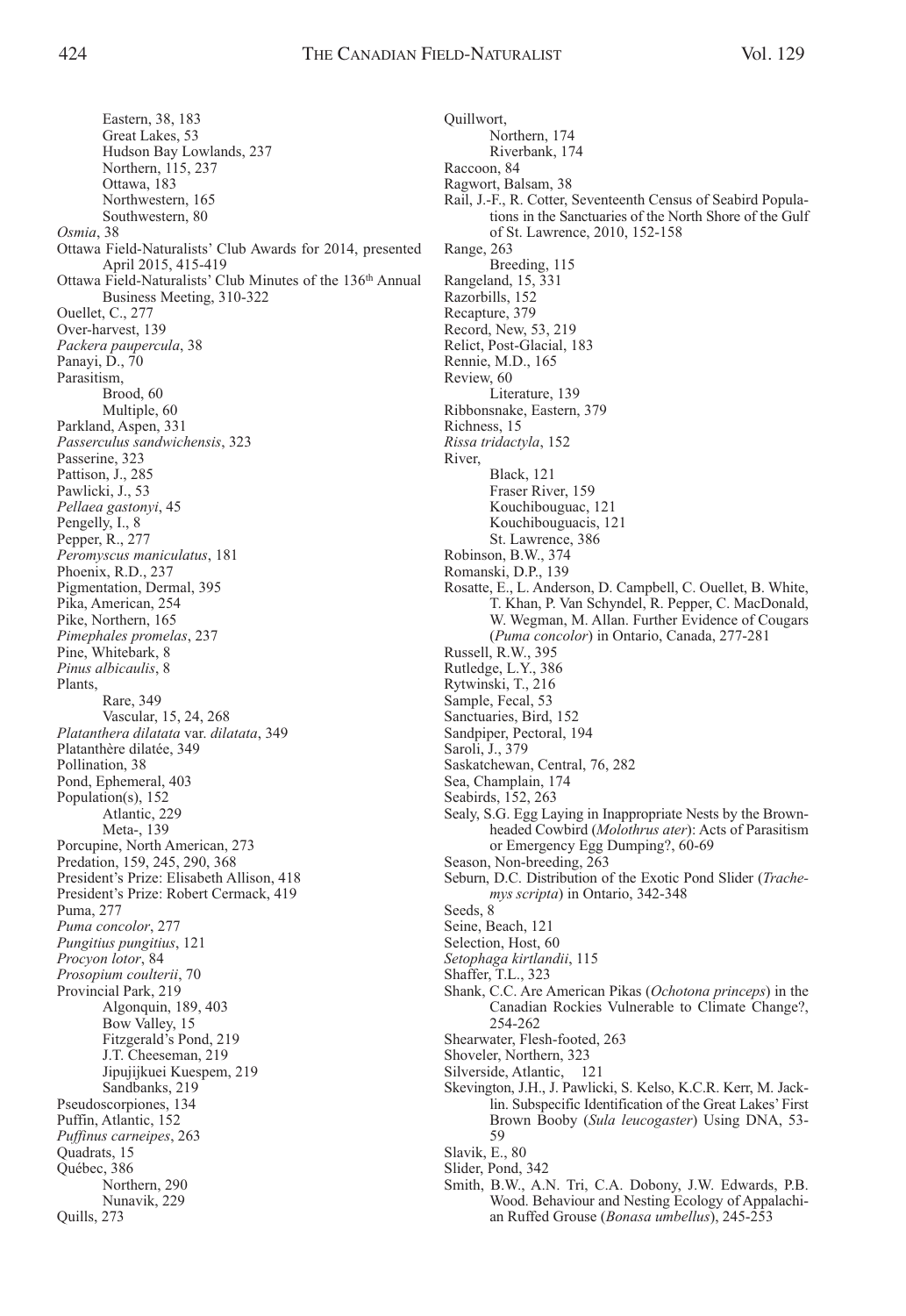Snails, 374 Software, Sound Analysis, 115 Sokoloff, P.C. The Flora of Cunningham Inlet, Somerset Island, Nunavut: History, Analysis, and New Collections of Vascular Plants, Mosses, Lichens, and Algae, 24-37 Sonnentag, O., 349 Sopinka, N., 416 Soto, D.X., 386 Sparrow, Clay-colored, 323 Savannah, 323 Spatial Affinity, 1 Spatial Memory, 1 Spears, T., 418 Species, Invasive, 76, 165, 342 Rare, 45 Spine, Pectoral, 189 *Spiranthes magnicamporum*, 183 *Spizella pallida*, 323 Sponge, Cloud, 399 Squirrel, Red, 8 Status, 268 Stickleback, Blackspotted, 121 Fourspine, 121 Ninespine, 121 Threespine, 121 Stolle, K., F.M. van Beest, E. Vander Wal, R.K. Brook. Diurnal and Nocturnal Activity Patterns of Invasive Wild Boar (*Sus scrofa*) in Saskatchewan, Canada, 76-79 Storm-Petrel, Leach's, 152 Structure, Community, 331 Success, Breeding, 285 Hatch, 245 *Sula leucogaster*, 53 Survey, 45, 323 Aerial, 8, 229 Counts, 159, 331 Fyke Net, 165 Gillnet, 70, 165 Helicopter, 229 Live-Trap, 181 Minnowtrap, 165 Quadrat, 331, 349 Snorkel, 165 Transect, 8, 15, 374 Visual, 331, 349, 379 Survival, Nest, 323 Time-specific, 323 *Sus scrofa*, 76 Swan, Trumpeter, 374 Tundra, 194 Swine, Feral, 76 *Synthliboramphus antiquus*, 285 *Tamiasciurus hudsonicus*, 8 Teal, Blue-winged, 323 Telemetry,

GPS, 1, 8 Radio, 245, 368 Tern, Caspian, 152 *Thamnophis sauritus*, 379 Thomas, V.G., 374 Thompson, D., 15 Time, Laying, 60 *Trachemys scripta*, 342 Trade, Pet, 342 Translocation, Experimental, 1 Trap, Camera, 76, 245 Lilly-pad, 245 Live-, 84, 145 Minnow, 237 Tri, A.N., 245 Tribute, 90 Tuininga, K., 115 Turtle, 342 Midland Painted, 403 Northern Map, 80 Snapping, 189, 403 *Uria aalge*, 152 *Urocitellus richardsonii*, 331 *Ursus*, *americanus*, 8 *arctos*, 8 Vagrant, 53 Van Beest, F.M., 76 Van Schyndel, P., 277 Vander Wal, E., 76 Vecsei, P., D. Panayi. Range Extension for Pygmy Whitefish (*Prosopium coulterii*) in the Northwest Territories, Canada, 70-75 Vulnerability, 254 Warbler, Kirtland's, 115 Waterfowl, 323 Waters, I., 331 Wegman, W., 277 West Virginia, 245 Wheeldon, T.J., 386 White, B., 277 White, T.J., 386 Whitefish, Pygmy, 70 Willowherb, Tall Annual, 268 Wolf, Eastern, 386 Gray, 290, 368, 386 Wolverine, 273 Wood, C.M., S.T. McKinney. Record Long-Distance Movement of a Deer Mouse, *Peromyscus maniculatus*, in a New England Montane Boreal Forest, 181-182 Wood, P.B., 245 *Wyochernes asiaticus*, 134 Xylazine, 84 Yohimbine, 84 Yukon Territory, 134 Zurbrigg, E., I. Brodo, J. Cipriani, C. Hanrahan, A. MacKenzie, K.McLachlan Hamilton.The Ottawa Field-Naturalists' Club Awards for 2014, presented April 2015, 415-419